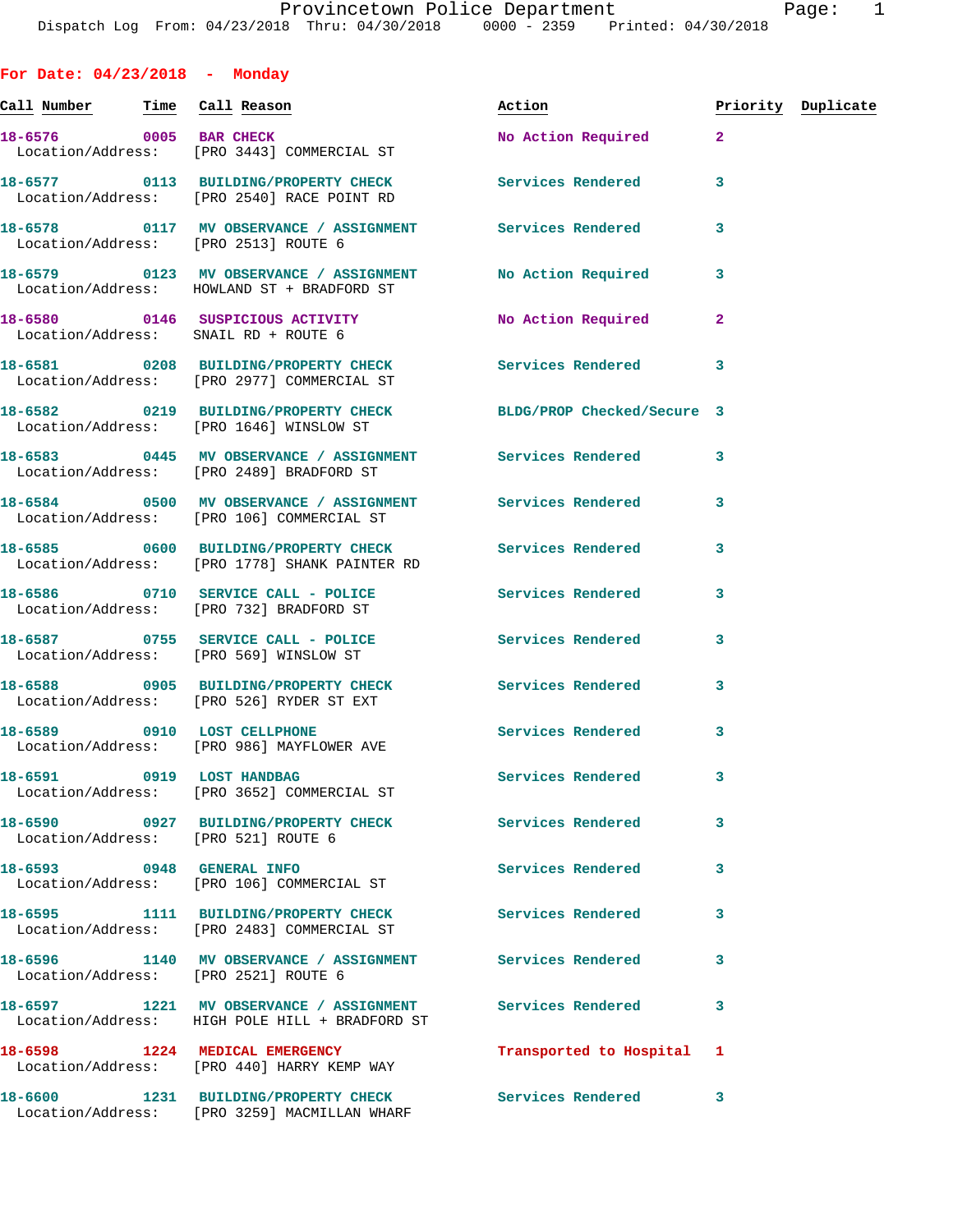|                                        |                                                                                                              | Provincetown Police Department Page: 2 |   |
|----------------------------------------|--------------------------------------------------------------------------------------------------------------|----------------------------------------|---|
|                                        | Dispatch Log From: 04/23/2018 Thru: 04/30/2018 0000 - 2359 Printed: 04/30/2018                               |                                        |   |
|                                        | 18-6602 1453 SERVICE CALL - POLICE Services Rendered 3<br>Location/Address: [PRO 569] WINSLOW ST             |                                        |   |
|                                        | 18-6603 1539 PARK, WALK & TALK 1999 Services Rendered<br>Location: [PRO 3431] LOPES SQUARE                   | $\mathbf{2}$                           |   |
| Location/Address: [PRO 2521] ROUTE 6   | 18-6604 1557 ANIMAL CALL                                                                                     | Services Rendered<br>$\mathbf{2}$      |   |
|                                        | 18-6605 1650 MV OBSERVANCE / ASSIGNMENT Services Rendered<br>Location/Address: SHANK PAINTER RD + COURT ST   | $\mathbf{3}$                           |   |
|                                        | 18-6607 1804 MV OBSERVANCE / ASSIGNMENT Services Rendered 3<br>Location/Address: [PRO 1563] CONWELL ST       |                                        |   |
|                                        | 18-6608 1812 LARCENY / FORGERY / FRAUD SPOKEN TO<br>Location/Address: [PRO 2528] SHIPS WAY RD EXT            | $\mathbf{2}$                           | 1 |
|                                        | 18-6609 1857 BUILDING/PROPERTY CHECK Services Rendered 3<br>Location/Address: [PRO 3314] COMMERCIAL ST       |                                        |   |
|                                        | 18-6611 1936 BUILDING/PROPERTY CHECK BLDG/PROP Checked/Secure 3<br>Location/Address: [PRO 106] COMMERCIAL ST |                                        |   |
|                                        | 18-6612 1938 BUILDING/PROPERTY CHECK BLDG/PROP Checked/Secure 3<br>Location/Address: [PRO 182] COMMERCIAL ST |                                        |   |
| Location/Address: [PRO 94] BRADFORD ST | 18-6613 1952 MV OBSERVANCE / ASSIGNMENT Services Rendered 3                                                  |                                        |   |
| 18-6614 2004 FOLLOW UP                 | Location/Address: [PRO 3296] SHANK PAINTER RD                                                                | Services Rendered 2                    |   |
|                                        | 18-6616 2101 ANIMAL CALL<br>Location/Address: [PRO 4025] BRADFORD ST                                         | Services Rendered<br>2                 |   |
|                                        | 18-6617 2116 NOISE COMPLAINT<br>Location/Address: [PRO 2227] BRADFORD ST                                     | Services Rendered 3                    |   |
|                                        | 18-6618 2229 ANIMAL CALL<br>Location/Address: [PRO 1312] CENTRAL ST                                          | Services Rendered 2                    |   |
|                                        | 18-6619 2325 BUILDING/PROPERTY CHECK<br>Location/Address: [PRO 1989] COMMERCIAL ST                           | <b>Services Rendered</b>               |   |
|                                        | 18-6620 2334 BUILDING/PROPERTY CHECK Services Rendered<br>Location/Address: [PRO 3314] COMMERCIAL ST         | 3                                      |   |
|                                        | 18-6621 2336 BUILDING/PROPERTY CHECK Services Rendered<br>Location/Address: [PRO 3259] MACMILLAN WHARF       | $\mathbf{3}$                           |   |
|                                        | 18-6622 2338 BUILDING/PROPERTY CHECK Services Rendered<br>Location/Address: [PRO 2018] COMMERCIAL ST         | 3                                      |   |
| For Date: $04/24/2018$ - Tuesday       |                                                                                                              |                                        |   |
|                                        | 18-6623 0012 MV OBSERVANCE / ASSIGNMENT No Action Required<br>Location/Address: [PRO 444] HIGH POLE HILL     | 3                                      |   |
|                                        | 18-6625 0109 BUILDING/PROPERTY CHECK Services Rendered 3<br>Location/Address: [PRO 2489] BRADFORD ST         |                                        |   |
| Location/Address: [PRO 3440] ROUTE 6   | 18-6626  0122 MV OBSERVANCE / ASSIGNMENT Services Rendered                                                   | 3                                      |   |
|                                        | 18-6627 0126 BUILDING/PROPERTY CHECK<br>Location/Address: [PRO 3430] COMMERCIAL ST                           | Services Rendered<br>3                 |   |
|                                        | 18-6628 0145 BUILDING/PROPERTY CHECK Services Rendered<br>Location/Address: [PRO 2512] JEROME SMITH RD       | 3                                      |   |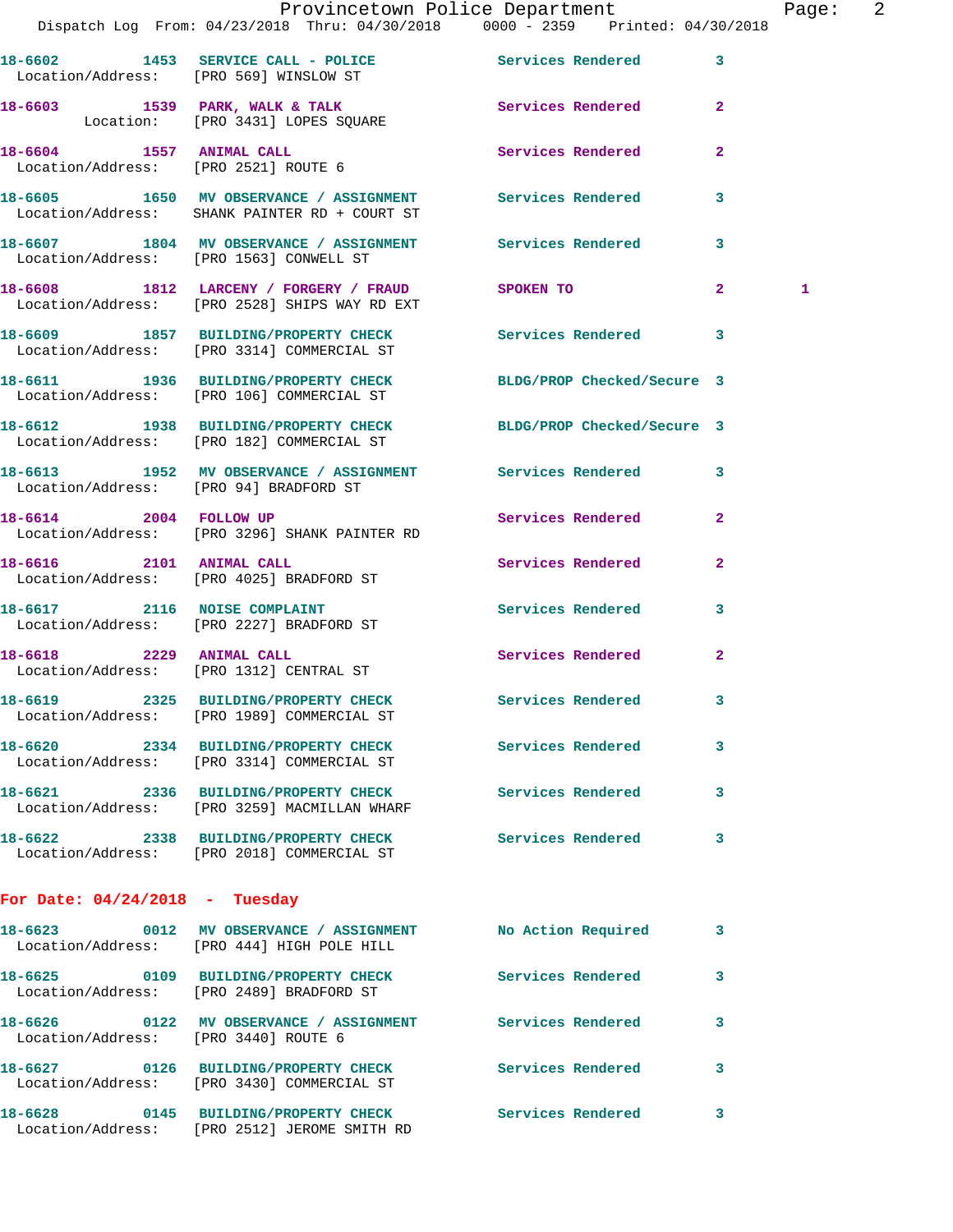Dispatch Log From: 04/23/2018 Thru: 04/30/2018 0000 - 2359 Printed: 04/30/2018

|                                                                         | 18-6629 0148 BUILDING/PROPERTY CHECK<br>Location/Address: [PRO 2540] RACE POINT RD   | Services Rendered 3        |                         |
|-------------------------------------------------------------------------|--------------------------------------------------------------------------------------|----------------------------|-------------------------|
|                                                                         | 18-6630 0150 MV OBSERVANCE / ASSIGNMENT<br>Location/Address: [PRO 2489] BRADFORD ST  | Services Rendered          | 3                       |
|                                                                         | 18-6631 0155 BUILDING/PROPERTY CHECK<br>Location/Address: [PRO 519] RACE POINT RD    | <b>Services Rendered</b>   | 3                       |
| Location/Address: [PRO 521] ROUTE 6                                     | 18-6632 0242 BUILDING/PROPERTY CHECK                                                 | <b>Services Rendered</b>   | 3                       |
|                                                                         | 18-6633 0329 BUILDING/PROPERTY CHECK<br>Location/Address: [PRO 447] JEROME SMITH RD  | <b>Services Rendered</b>   | 3                       |
| Location/Address: ROUTE 6                                               | 18-6634 0340 MV OBSERVANCE / ASSIGNMENT Services Rendered                            |                            | 3                       |
| Refer To Field Int: 18-6-FI                                             | 18-6635 0406 SUSPICIOUS ACTIVITY<br>Location/Address: [PRO 2499] RACE POINT RD       | No Action Required         | $\mathbf{2}$            |
| Location/Address: ROUTE 6 + SNAIL RD                                    | 18-6637 6538 MV OBSERVANCE / ASSIGNMENT Services Rendered 3                          |                            |                         |
|                                                                         | 18-6640 0715 BUILDING/PROPERTY CHECK<br>Location/Address: [PRO 2540] RACE POINT RD   | Services Rendered          | 3                       |
|                                                                         | 18-6641 0724 BUILDING/PROPERTY CHECK<br>Location/Address: [PRO 2499] RACE POINT RD   | <b>Services Rendered</b>   | 3                       |
| Location/Address: [PRO 2521] ROUTE 6                                    | 18-6642 0735 SUSPICIOUS ACTIVITY                                                     | <b>GONE ON ARRIVAL</b>     | $\overline{a}$          |
|                                                                         | 18-6643 0753 ANIMAL CALL<br>Location/Address: [PRO 542] SHANK PAINTER RD             | Transferred Custody        | $\mathbf{2}$            |
| Location/Address: [PRO 569] WINSLOW ST                                  | 18-6644 0755 SERVICE CALL - POLICE                                                   | <b>Services Rendered</b>   | 3                       |
|                                                                         | 18-6645 0903 BUILDING/PROPERTY CHECK<br>Location/Address: [PRO 2493] BRADFORD ST     | Services Rendered          | 3                       |
| 18-6646 0904 MV STOP<br>Refer To Citation: 18-352-CN                    | Location/Address: [PRO 68] PROVINCELANDS RD                                          | <b>VERBAL WARNING</b>      | 3                       |
| 18-6647 0916 ANIMAL CALL                                                | Location/Address: [PRO 1595] PLEASANT ST                                             | Citation / Warning Issue 2 |                         |
| 18-6649 0945 MV STOP<br>Refer To Citation: 18-353-CN                    | Location/Address: [PRO 1504] BRADFORD ST                                             | <b>VERBAL WARNING</b>      | 3                       |
|                                                                         | 18-6650 0952 BUILDING/PROPERTY CHECK<br>Location/Address: [PRO 2499] RACE POINT RD   | <b>Services Rendered</b>   | $\overline{\mathbf{3}}$ |
|                                                                         | 18-6651 1057 BUILDING/PROPERTY CHECK<br>Location/Address: [PRO 3259] MACMILLAN WHARF | Services Rendered 3        |                         |
| Location/Address: [PRO 94] BRADFORD ST                                  | 18-6652 1120 MV OBSERVANCE / ASSIGNMENT                                              | <b>Services Rendered</b>   | 3                       |
| 18-6654                                                                 | 1152 SERVE PROTECTION ORDER<br>Location/Address: [PRO 1509] BRADFORD ST              | Referred to Other Agency 2 |                         |
| 18-6655 1158 MEDICAL EMERGENCY<br>Location/Address: [PRO 3222] ALDEN ST |                                                                                      | Transported to Hospital 1  |                         |
| 18-6657                                                                 | 1232 BUILDING/PROPERTY CHECK                                                         | <b>Services Rendered</b>   | 3                       |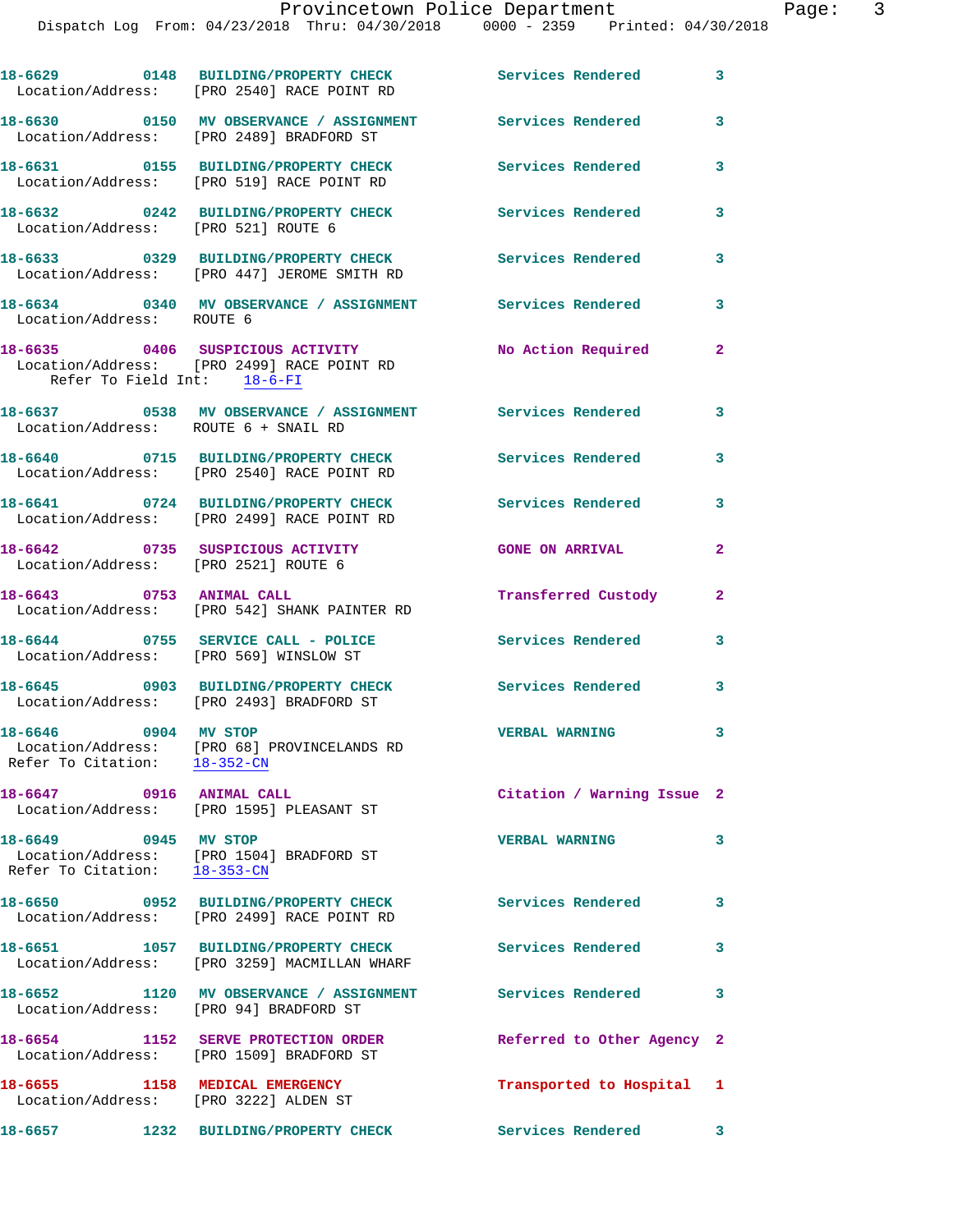|                                        | Provincetown Police Department                                                                                 |                            |                |
|----------------------------------------|----------------------------------------------------------------------------------------------------------------|----------------------------|----------------|
|                                        | Dispatch Log From: 04/23/2018 Thru: 04/30/2018 0000 - 2359 Printed: 04/30/2018                                 |                            |                |
|                                        | Location/Address: [PRO 526] RYDER ST EXT                                                                       |                            |                |
| 18-6658 1345 ANIMAL CALL               | Location/Address: [PRO 1952] COMMERCIAL ST                                                                     | <b>VERBAL WARNING</b>      | $\overline{2}$ |
|                                        | 18-6660 1409 BUILDING/PROPERTY CHECK<br>Location/Address: [PRO 519] RACE POINT RD                              | <b>Services Rendered</b>   | 3              |
| Location/Address: [PRO 569] WINSLOW ST | 18-6661 1455 SERVICE CALL - POLICE                                                                             | Services Rendered          | 3              |
|                                        | 18-6662 1554 MV OBSERVANCE / ASSIGNMENT Services Rendered<br>Location/Address: [PRO 3430] COMMERCIAL ST        |                            | 3              |
| 18-6663 1601 MV COMPLAINT              | Location/Address: [PRO 606] CONWELL ST                                                                         | Services Rendered          | $\mathbf{2}$   |
|                                        | 18-6664 1624 COMPLAINT - GENERAL<br>Location/Address: [PRO 1204] COMMERCIAL ST                                 | <b>SPOKEN TO</b>           | 3              |
|                                        | 18-6665 1635 SERVE PROTECTION ORDER<br>Location/Address: [PRO 1509] BRADFORD ST                                | <b>Services Rendered</b>   | $\mathbf{2}$   |
|                                        | 18-6666 1643 BUILDING/PROPERTY CHECK BLDG/PROP Checked/Secure 3<br>Location/Address: [PRO 447] JEROME SMITH RD |                            |                |
| Location/Address: [PRO 60] BRADFORD ST | 18-6667 1705 LARCENY / FORGERY / FRAUD SPOKEN TO                                                               |                            | $\mathbf{2}$   |
| Location/Address: ROUTE 6 + SNAIL RD   | 18-6668 1725 MV OBSERVANCE / ASSIGNMENT No Action Required                                                     |                            | 3              |
|                                        | 18-6669 1924 BUILDING/PROPERTY CHECK BLDG/PROP Checked/Secure 3<br>Location/Address: [PRO 1638] COMMERCIAL ST  |                            |                |
|                                        | 18-6670 2016 MV OBSERVANCE / ASSIGNMENT<br>Location/Address: HIGH POLE HILL + BRADFORD ST                      | No Action Required         | 3              |
|                                        | 18-6671 2112 BUILDING/PROPERTY CHECK Services Rendered<br>Location/Address: [PRO 2499] RACE POINT RD           |                            | 3              |
|                                        | 18-6672 2140 BUILDING/PROPERTY CHECK<br>Location/Address: [PRO 1952] COMMERCIAL ST                             | BLDG/PROP Checked/Secure 3 |                |
| For Date: $04/25/2018$ - Wednesday     |                                                                                                                |                            |                |
| 18-6673 марти                          | 0041 BUILDING/PROPERTY CHECK<br>Location/Address: [PRO 2540] RACE POINT RD                                     | Services Rendered          | 3              |
|                                        |                                                                                                                |                            |                |

**18-6677 0102 BUILDING/PROPERTY CHECK Services Rendered 3**  Location/Address: [PRO 2499] RACE POINT RD **18-6675 0103 MV OBSERVANCE / ASSIGNMENT Services Rendered 3**  Location/Address: BRADFORD ST + RYDER ST **18-6676 0108 BUILDING/PROPERTY CHECK Services Rendered 3**  Location/Address: [PRO 2499] RACE POINT RD **18-6678 0144 BUILDING/PROPERTY CHECK Services Rendered 3**  Location/Address: [PRO 526] RYDER ST EXT **18-6679 0201 MV OBSERVANCE / ASSIGNMENT Services Rendered 3**  Location/Address: JEROME SMITH RD + SHANK PAINTER RD **18-6680 0237 MV STOP Arrest(s) Made 3**  Location/Address: [PRO 2277] BRADFORD ST Refer To Arrest: 18-24-AR 18-6681 0451 MEDICAL EMERGENCY Services Rendered 1 Location/Address: [PRO 1215] COMMERCIAL ST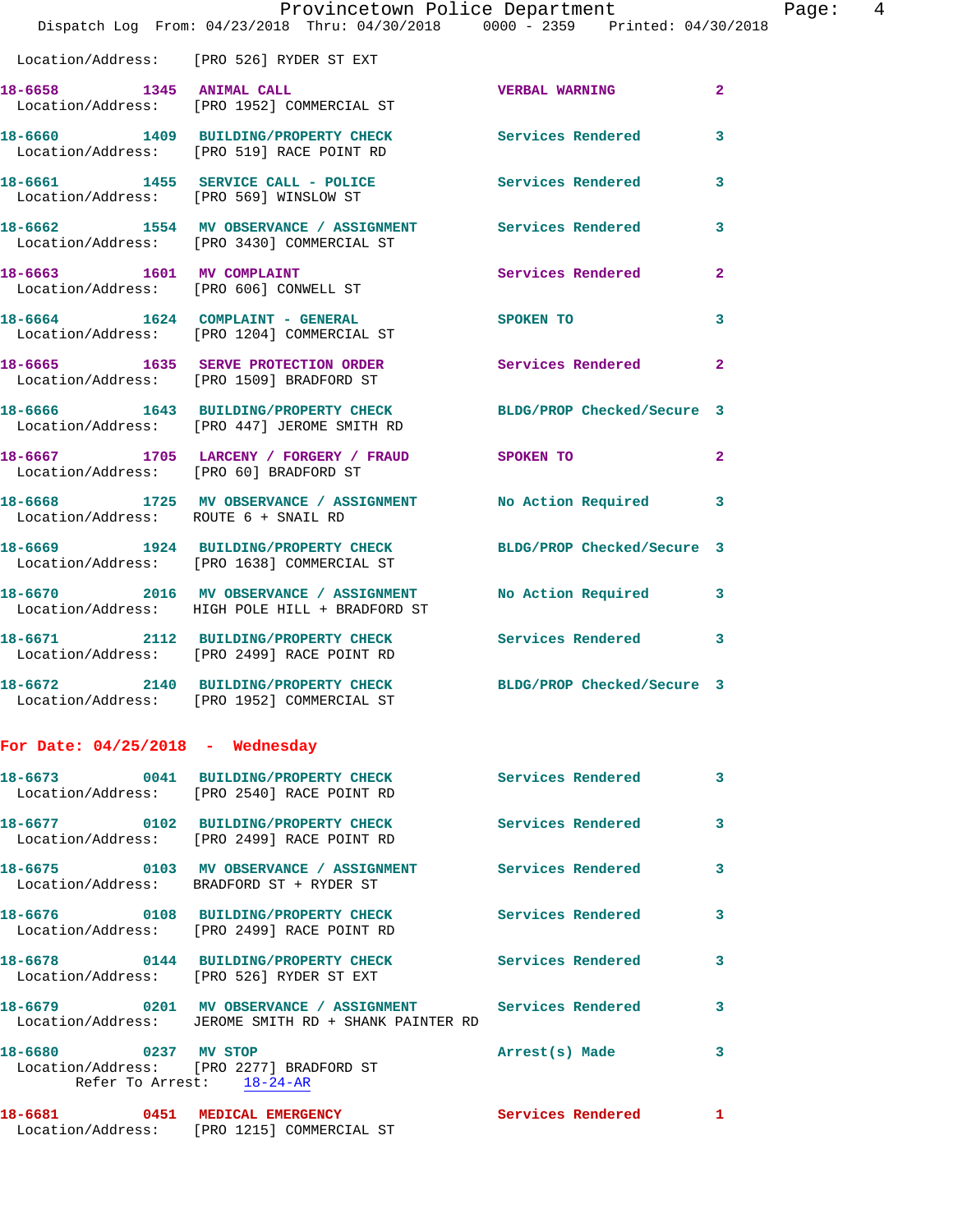|                                                          | 18-6683 0523 BUILDING/PROPERTY CHECK<br>Location/Address: [PRO 530] SHANK PAINTER RD  | BLDG/PROP Checked/Secure 3 |                            |
|----------------------------------------------------------|---------------------------------------------------------------------------------------|----------------------------|----------------------------|
| Location/Address: [PRO 3440] ROUTE 6                     | 18-6685 		 0558 MV OBSERVANCE / ASSIGNMENT Services Rendered 3                        |                            |                            |
|                                                          | 18-6686 0601 BUILDING/PROPERTY CHECK<br>Location/Address: [PRO 1778] SHANK PAINTER RD | BLDG/PROP Checked/Secure 3 |                            |
|                                                          | 18-6687 0615 BUILDING/PROPERTY CHECK<br>Location/Address: [PRO 2483] COMMERCIAL ST    | BLDG/PROP Checked/Secure 3 |                            |
| 18-6688 0654 ANIMAL CALL<br>Location/Address: WATSONS CT |                                                                                       | <b>VERBAL WARNING</b>      | $\mathbf{2}$               |
|                                                          | 18-6689 0808 PARK, WALK & TALK<br>Location/Address: [PRO 569] WINSLOW ST              | Services Rendered          | $\mathbf{2}$               |
|                                                          | 18-6693 1038 BUILDING/PROPERTY CHECK<br>Location/Address: [PRO 2494] BRADFORD ST      | Services Rendered 3        |                            |
| 18-6694 1049 ANIMAL CALL                                 | Location/Address: [PRO 725] BRADFORD ST                                               | Services Rendered          | $\mathbf{2}$               |
|                                                          | 18-6695 1057 PARKING COMPLAINT<br>Location/Address: LAW ST + COMMERCIAL ST            | Services Rendered          | 3                          |
|                                                          | 18-6696 1113 TRAFFIC CONTROL<br>Location/Address: [PRO 3218] COMMERCIAL ST            | Services Rendered          | 3                          |
|                                                          | $18-6697$ 1144 PARK, WALK & TALK<br>Location/Address: [PRO 516] RACE POINT RD         | Services Rendered          | $\mathbf{2}$               |
| Location/Address: RYDER ST                               | 18-6698 1208 PARKING COMPLAINT                                                        | <b>GONE ON ARRIVAL</b>     | 3                          |
|                                                          | 18-6699 1223 BUILDING/PROPERTY CHECK<br>Location/Address: [PRO 2499] RACE POINT RD    | Services Rendered          | 3                          |
|                                                          | 18-6700 1224 BUILDING/PROPERTY CHECK<br>Location/Address: [PRO 517] RACE POINT RD     | <b>Services Rendered</b>   | 3                          |
|                                                          | 18-6701 1225 BUILDING/PROPERTY CHECK<br>Location/Address: [PRO 2540] RACE POINT RD    | Services Rendered          | $\overline{\phantom{a}}$ 3 |
|                                                          | 18-6702 1225 BUILDING/PROPERTY CHECK<br>Location/Address: [PRO 3416] STABLE PATH      | Services Rendered          | 3                          |
|                                                          | 18-6703 1239 MEDICAL EMERGENCY<br>Location/Address: [PRO 3184] COMMERCIAL ST          | Services Rendered 1        |                            |
| 18-6704 1258 ANIMAL CALL                                 | Location/Address: [PRO 542] SHANK PAINTER RD                                          | Services Rendered          | $\mathbf{2}$               |
| 18-6705 1410 ANIMAL CALL                                 | Location/Address: [PRO 542] SHANK PAINTER RD                                          | Services Rendered 2        |                            |
| Location/Address: [PRO 569] WINSLOW ST                   | 18-6706 1454 SERVICE CALL - SCHOOL                                                    | <b>Services Rendered</b>   | $\overline{\phantom{a}}$ 3 |
|                                                          | 18-6707 1708 BUILDING/PROPERTY CHECK<br>Location/Address: [PRO 2540] RACE POINT RD    | Services Rendered          | $\overline{\phantom{a}}$ 3 |
|                                                          | 18-6708 1754 BUILDING/PROPERTY CHECK<br>Location/Address: [PRO 2898] JEROME SMITH RD  | BLDG/PROP Checked/Secure 3 |                            |
|                                                          | 18-6709 1811 BUILDING/PROPERTY CHECK<br>Location/Address: [PRO 447] JEROME SMITH RD   | BLDG/PROP Checked/Secure 3 |                            |
|                                                          | 18-6710 1818 MV OBSERVANCE / ASSIGNMENT                                               | Services Rendered 3        |                            |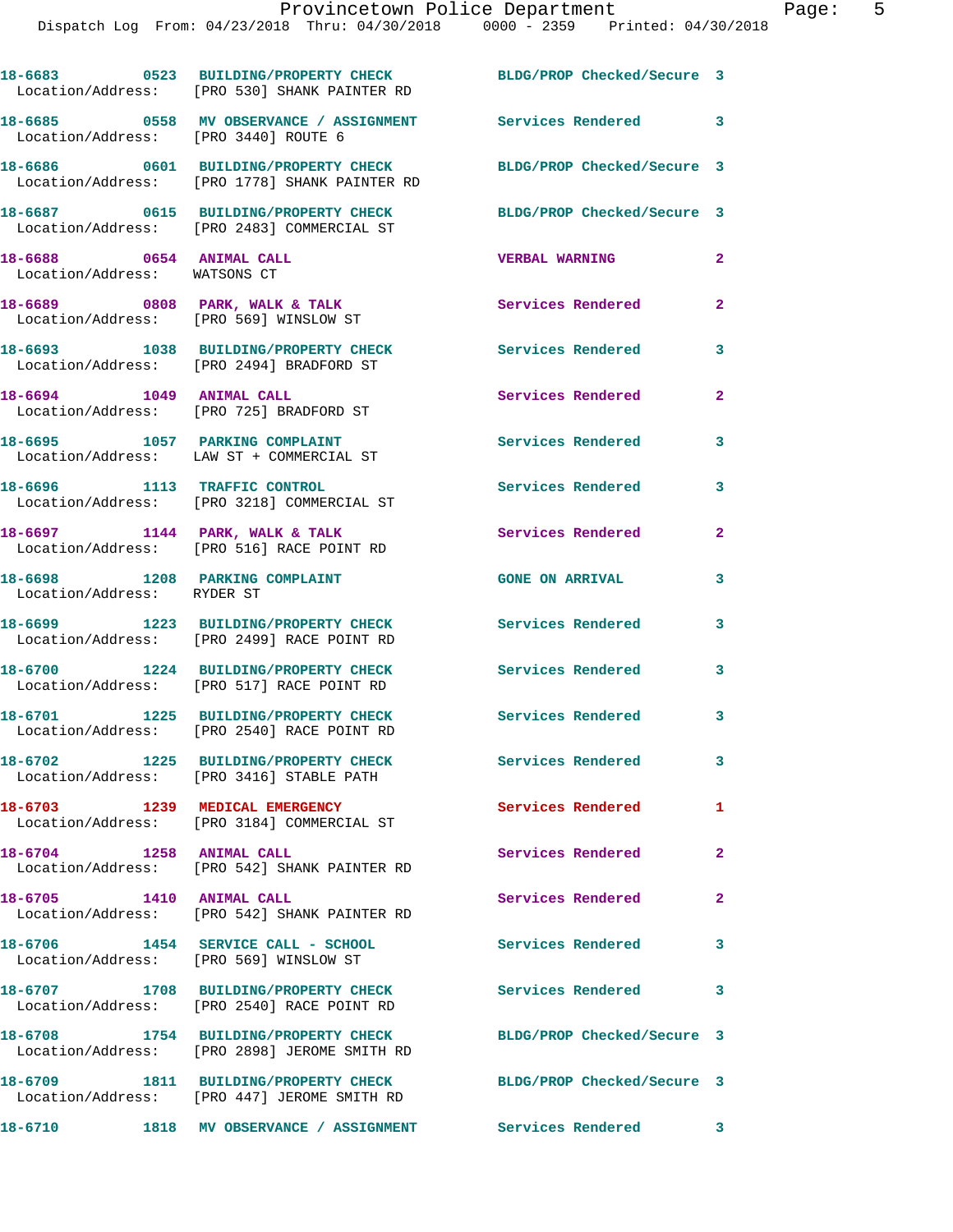|                                       |                                                                                                                  | Provincetown Police Department | 6<br>Page:   |
|---------------------------------------|------------------------------------------------------------------------------------------------------------------|--------------------------------|--------------|
|                                       | Dispatch Log From: 04/23/2018 Thru: 04/30/2018 0000 - 2359 Printed: 04/30/2018                                   |                                |              |
|                                       | Location/Address: [PRO 539] SHANK PAINTER RD                                                                     |                                |              |
| 18-6711 1905 MV STOP                  | Location/Address: MONTELLO ST + COMMERCIAL ST<br>Refer To Citation: $\frac{18-354-CN}{28}$                       | VERBAL WARNING 3               |              |
|                                       | 18-6712 2032 BUILDING/PROPERTY CHECK Services Rendered 3<br>Location/Address: [PRO 3259] MACMILLAN WHARF         |                                |              |
|                                       | 18-6713 2131 BUILDING/PROPERTY CHECK BLDG/PROP Checked/Secure 3<br>Location/Address: [PRO 1646] WINSLOW ST       |                                |              |
|                                       | 18-6714 2149 BUILDING/PROPERTY CHECK BLDG/PROP Checked/Secure 3<br>Location/Address: [PRO 1778] SHANK PAINTER RD |                                |              |
| For Date: $04/26/2018$ - Thursday     |                                                                                                                  |                                |              |
|                                       | 18-6715 0020 BUILDING/PROPERTY CHECK Services Rendered 3<br>Location/Address: [PRO 3259] MACMILLAN WHARF         |                                |              |
|                                       | 18-6716 0024 BUILDING/PROPERTY CHECK Services Rendered 3<br>Location/Address: [PRO 526] RYDER ST EXT             |                                |              |
|                                       | 18-6717 0037 BUILDING/PROPERTY CHECK BLDG/PROP Checked/Secure 3<br>Location/Address: [PRO 530] SHANK PAINTER RD  |                                |              |
| 18-6718 0044 MV STOP                  | Location/Address: [PRO 606] CONWELL ST<br>Refer To Citation: $\frac{18-355-CN}{18-355-CN}$                       | <b>VERBAL WARNING</b>          | 3            |
|                                       | 18-6719 0105 MV OBSERVANCE / ASSIGNMENT Services Rendered 3<br>Location/Address: BRADFORD ST + RYDER ST          |                                |              |
|                                       | 18-6721 0140 PARK, WALK & TALK<br>Location/Address: [PRO 1892] SHANK PAINTER RD                                  | Services Rendered              | $\mathbf{2}$ |
|                                       | 18-6720 0203 BUILDING/PROPERTY CHECK BLDG/PROP Checked/Secure 3<br>Location/Address: [PRO 1638] COMMERCIAL ST    |                                |              |
| Location/Address: [PRO 512] PRINCE ST | 18-6722 0217 BUILDING/PROPERTY CHECK BLDG/PROP Checked/Secure 3                                                  |                                |              |
|                                       | 18-6723 		 0228 MV OBSERVANCE / ASSIGNMENT Services Rendered 3<br>Location/Address: [PRO 530] SHANK PAINTER RD   |                                |              |
|                                       | 18-6724 0305 BUILDING/PROPERTY CHECK BLDG/PROP Checked/Secure 3<br>Location/Address: [PRO 16] BRADFORD ST        |                                |              |
|                                       | 18-6725 0331 BUILDING/PROPERTY CHECK Services Rendered 3<br>Location/Address: [PRO 1989] COMMERCIAL ST           |                                |              |
| Location/Address: SNAIL RD + ROUTE 6  | 18-6726 0512 MV OBSERVANCE / ASSIGNMENT Services Rendered 3                                                      |                                |              |
| Location/Address: ROUTE 6             | 18-6727 0531 MV OBSERVANCE / ASSIGNMENT Services Rendered 3                                                      |                                |              |
|                                       | 18-6728 0549 PARK, WALK & TALK 2008 Services Rendered<br>Location/Address: [PRO 516] RACE POINT RD               |                                | $\mathbf{2}$ |
|                                       | 18-6729 0759 SERVICE CALL - POLICE Services Rendered 3<br>Location/Address: [PRO 569] WINSLOW ST                 |                                |              |
|                                       | 18-6730 0810 PARKING COMPLAINT<br>Location/Address: [PRO 121] COMMERCIAL ST                                      | Services Rendered              | 3            |
|                                       | 18-6731 0815 BUILDING/PROPERTY CHECK Services Rendered 3<br>Location/Address: [PRO 597] COMMERCIAL ST            |                                |              |
|                                       | 18-6733 0847 PARK, WALK & TALK 6 Services Rendered 2                                                             |                                |              |
|                                       |                                                                                                                  |                                |              |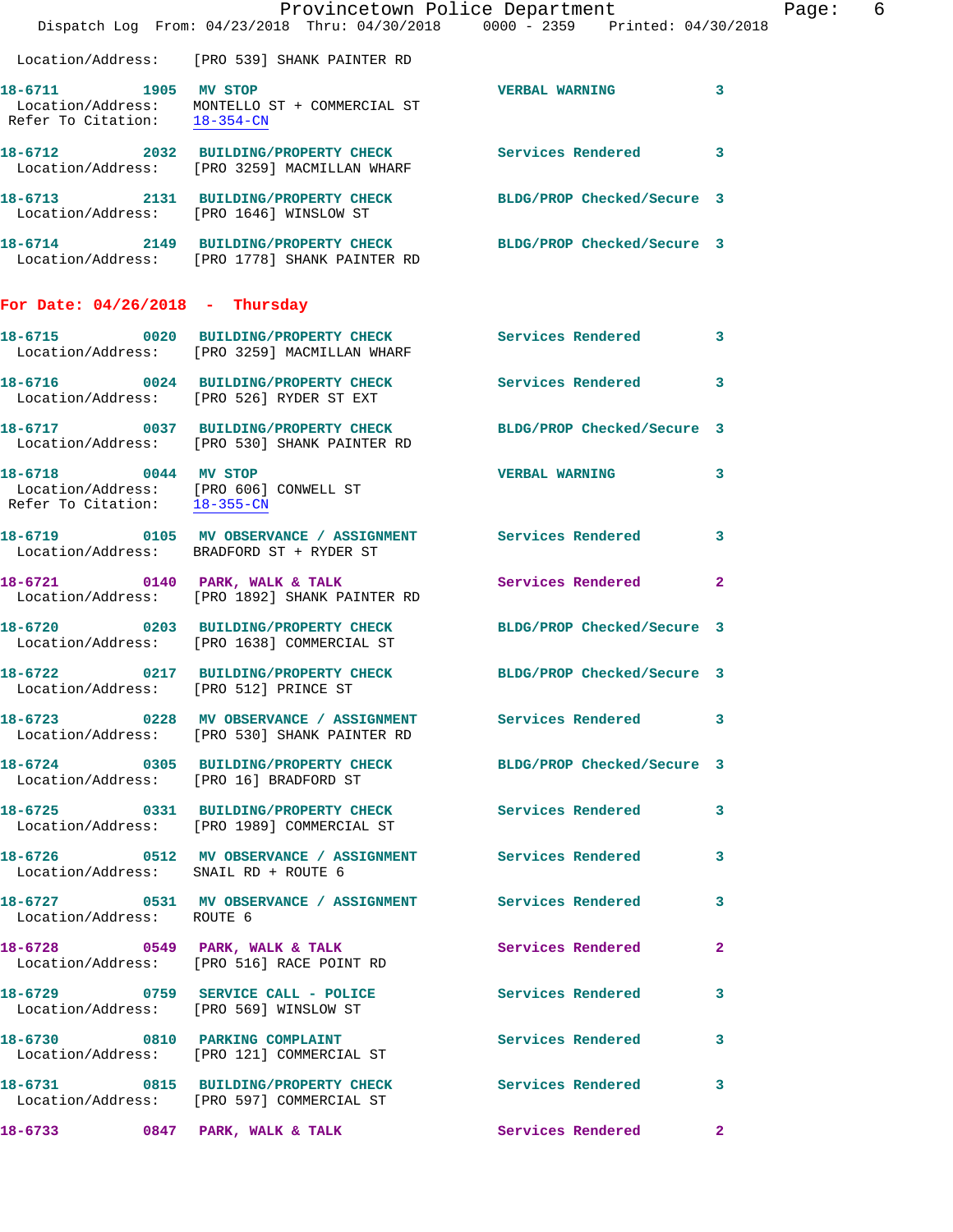|                                                                                              | Dispatch Log From: 04/23/2018 Thru: 04/30/2018 0000 - 2359 Printed: 04/30/2018                                 | Provincetown Police Department | - 7<br>Page: |
|----------------------------------------------------------------------------------------------|----------------------------------------------------------------------------------------------------------------|--------------------------------|--------------|
|                                                                                              | Location/Address: [PRO 3121] COMMERCIAL ST                                                                     |                                |              |
| Location/Address: ROUTE 6 + SNAIL RD                                                         | 18-6732 0848 MV OBSERVANCE / ASSIGNMENT Services Rendered 3                                                    |                                |              |
|                                                                                              | 18-6734 0900 ANIMAL CALL<br>Location/Address: [PRO 2461] BRADFORD ST EXT                                       | Services Rendered              | $\mathbf{2}$ |
|                                                                                              | 18-6735 0936 BUILDING/PROPERTY CHECK Services Rendered 3<br>Location/Address: [PRO 447] JEROME SMITH RD        |                                |              |
|                                                                                              | 18-6736 0946 PARK, WALK & TALK<br>Location/Address: [PRO 3259] MACMILLAN WHARF                                 | Services Rendered              | $\mathbf{2}$ |
|                                                                                              | 18-6737 0952 ANIMAL CALL<br>Location/Address: [PRO 725] BRADFORD ST                                            | Services Rendered 2            |              |
|                                                                                              | 18-6738 1010 SUSPICIOUS ACTIVITY<br>Location/Address: [PRO 365] COMMERCIAL ST                                  | SPOKEN TO                      | $\mathbf{2}$ |
|                                                                                              | 18-6739 1027 ALARM - GENERAL Services Rendered 1<br>Location/Address: [PRO 1778] SHANK PAINTER RD              |                                |              |
| Location/Address: [PRO 2518] ROUTE 6                                                         | 18-6740 1039 MV OBSERVANCE / ASSIGNMENT Services Rendered                                                      |                                | $\mathbf{3}$ |
| 18-6741 1044 ANIMAL CALL                                                                     | Location/Address: [PRO 3331] COMMERCIAL ST                                                                     | Services Rendered              | $\mathbf{2}$ |
|                                                                                              | 18-6742 1150 FOLLOW UP<br>Location/Address: [PRO 542] SHANK PAINTER RD                                         | SPOKEN TO                      | $\mathbf{2}$ |
|                                                                                              | 18-6743 1204 SERVICE CALL - POLICE 3 Services Rendered<br>Location/Address: [PRO 530] SHANK PAINTER RD         |                                | 3            |
|                                                                                              | 18-6744 1301 ALARM - FIRE<br>Location/Address: [PRO 2122] COMMERCIAL ST                                        | Services Rendered 1            |              |
|                                                                                              | 18-6745 1304 SERVICE CALL - POLICE<br>Location/Address: [PRO 2492] WINSLOW ST                                  | Services Rendered              | 3            |
|                                                                                              | 18-6747 1455 SERVICE CALL - POLICE 3 Services Rendered 3<br>Location/Address: [PRO 569] WINSLOW ST             |                                |              |
|                                                                                              | 18-6748 1638 BUILDING/PROPERTY CHECK BLDG/PROP Checked/Secure 3<br>Location/Address: [PRO 447] JEROME SMITH RD |                                |              |
|                                                                                              | 18-6749 1645 PARK, WALK & TALK<br>Location/Address: [PRO 3314] COMMERCIAL ST                                   | Services Rendered              | $\mathbf{2}$ |
|                                                                                              | 18-6750 1655 BUILDING/PROPERTY CHECK Services Rendered 3<br>Location/Address: [PRO 3259] MACMILLAN WHARF       |                                |              |
|                                                                                              | 18-6752 1713 SERVE WARRANT<br>Location/Address: [PRO 3259] MACMILLAN WHARF                                     | Services Rendered              | 3            |
| Location/Address: ROUTE 6 + SNAIL RD                                                         | 18-6753 1714 MV OBSERVANCE / ASSIGNMENT Services Rendered 3                                                    |                                |              |
|                                                                                              | 18-6754 1719 SERVE PROTECTION ORDER<br>Location/Address: BANGS ST + COMMERCIAL ST                              | Could Not Locate 2             | $\mathbf{2}$ |
| 18-6755 1723 MV STOP<br>Location/Address: [PRO 2521] ROUTE 6<br>Refer To Citation: 18-356-CN |                                                                                                                | <b>VERBAL WARNING</b>          | 3            |
|                                                                                              | 18-6756 1725 PARK, WALK & TALK<br>Location: [PRO 3431] LOPES SQUARE                                            | Services Rendered 2            |              |
| 18-6757 1905 ANIMAL CALL                                                                     |                                                                                                                | Referred to Other Agency 2     |              |

Location/Address: [PRO 395] COMMERCIAL ST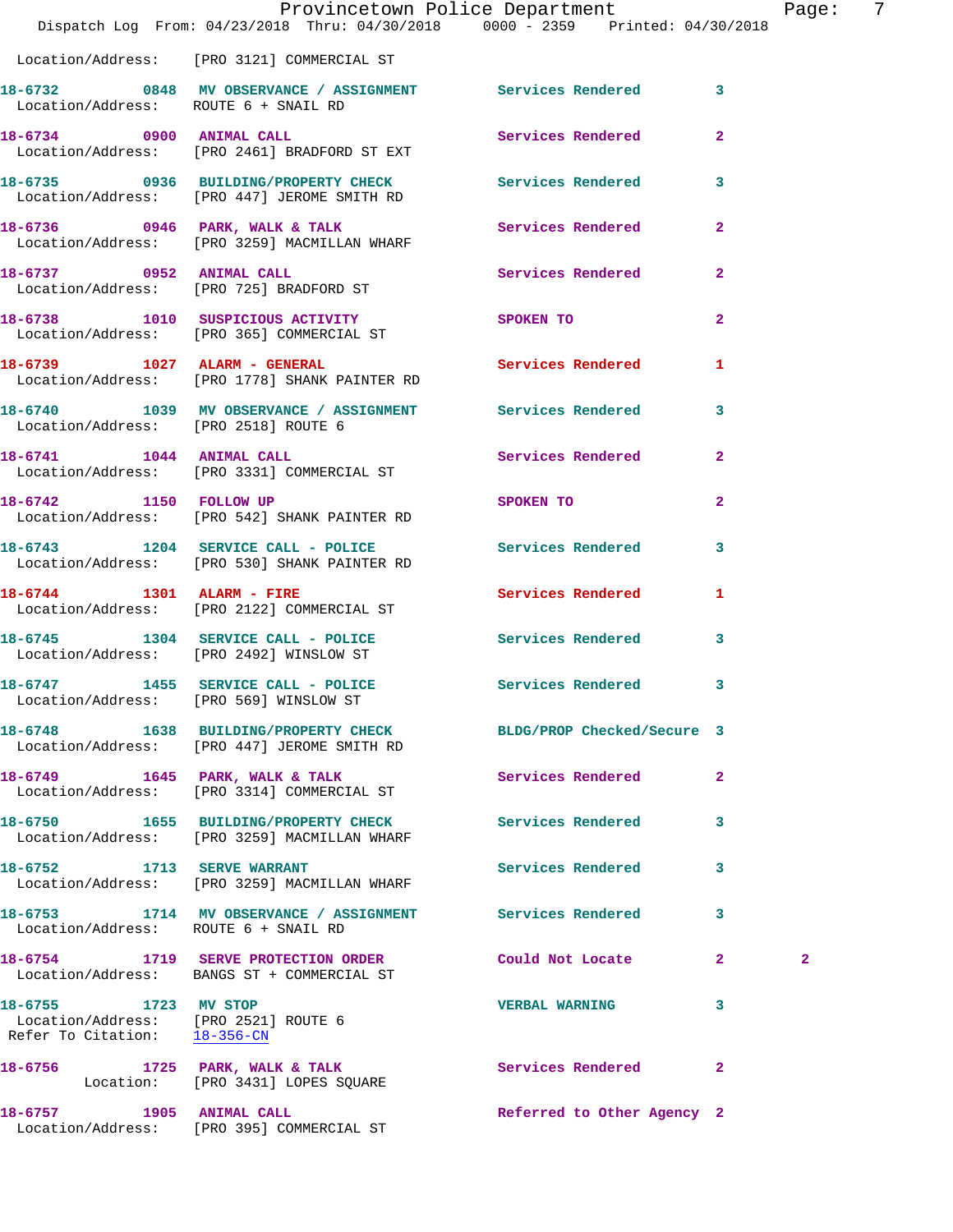| Location/Address: [PRO 2521] ROUTE 6                                               | 18-6758 1905 MV OBSERVANCE / ASSIGNMENT Services Rendered 3                                                     |                            |                |
|------------------------------------------------------------------------------------|-----------------------------------------------------------------------------------------------------------------|----------------------------|----------------|
| Location/Address: [PRO 3287] ROUTE 6                                               | 18-6759 1909 BUILDING/PROPERTY CHECK                                                                            | BLDG/PROP Checked/Secure 3 |                |
| 18-6760 1922 ALARM - FIRE<br>Location/Address: [PRO 78] BRADFORD ST                |                                                                                                                 | <b>Services Rendered</b>   | $\mathbf{1}$   |
|                                                                                    | 18-6761 2012 BUILDING/PROPERTY CHECK<br>Location/Address: [PRO 2898] JEROME SMITH RD                            | <b>Services Rendered</b>   | 3              |
| 18-6762 2016 MV DISABLED                                                           | Location/Address: [PRO 182] COMMERCIAL ST                                                                       | Services Rendered          | $\overline{2}$ |
| 18-6763 2045 MV DISABLED                                                           | Location/Address: [PRO 526] RYDER ST EXT                                                                        | Services Rendered          | $\overline{2}$ |
|                                                                                    | 18-6764 2047 BUILDING/PROPERTY CHECK<br>Location/Address: [PRO 2490] PROVINCELANDS RD                           | BLDG/PROP Checked/Secure 3 |                |
| 18-6765 2128 MV STOP<br>Refer To Citation: 18-357-CN                               | Location/Address: [PRO 2577] BRADFORD ST                                                                        | <b>VERBAL WARNING</b>      | 3              |
|                                                                                    | 18-6766 2134 MV OBSERVANCE / ASSIGNMENT<br>Location/Address: BRADFORD ST + SHANK PAINTER RD                     | <b>Services Rendered</b>   | 3              |
|                                                                                    | 18-6767 2158 MV OBSERVANCE / ASSIGNMENT<br>Location/Address: [PRO 537] SHANK PAINTER RD                         | Services Rendered          | 3              |
|                                                                                    | 18-6768 2258 MEDICAL EMERGENCY<br>Location/Address: [PRO 1158] WINSLOW ST                                       | <b>Services Rendered</b>   | $\mathbf{1}$   |
|                                                                                    | 18-6769 2325 BUILDING/PROPERTY CHECK BLDG/PROP Checked/Secure 3<br>Location/Address: [PRO 3259] MACMILLAN WHARF |                            |                |
| 2337 MV STOP<br>18-6770<br>$\sim$ $\sim$ $\sim$ $\sim$ $\sim$ $\sim$ $\sim$ $\sim$ |                                                                                                                 | <b>VERBAL WARNING</b>      | $\mathbf{3}$   |

 Location/Address: [PRO 2513] ROUTE 6 Refer To Citation: 18-358-CN

## **For Date: 04/27/2018 - Friday**

| Location/Address: COMMERCIAL ST | 18-6771 0007 PARK, WALK & TALK                                                                                  | <b>Services Rendered 22 Services</b> 2 |   |
|---------------------------------|-----------------------------------------------------------------------------------------------------------------|----------------------------------------|---|
|                                 | 18-6772 0010 BUILDING/PROPERTY CHECK BLDG/PROP Checked/Secure 3<br>Location/Address: [PRO 1638] COMMERCIAL ST   |                                        |   |
|                                 | 18-6773  0011 BUILDING/PROPERTY CHECK BLDG/PROP Checked/Secure 3<br>Location/Address: [PRO 2494] BRADFORD ST    |                                        |   |
|                                 | 18-6774 0011 BAR CHECK<br>Location/Address: [PRO 3443] COMMERCIAL ST                                            | BLDG/PROP Checked/Secure 2             |   |
|                                 | 18-6775 0025 MV OBSERVANCE / ASSIGNMENT Services Rendered 3<br>Location/Address: BRADFORD ST + RYDER ST         |                                        |   |
|                                 | 18-6776  0041 BUILDING/PROPERTY CHECK BLDG/PROP Checked/Secure 3<br>Location/Address: [PRO 447] JEROME SMITH RD |                                        |   |
| 18-6777 0041 BAR CHECK          | Location/Address: [PRO 2737] COMMERCIAL ST                                                                      | BLDG/PROP Checked/Secure 2             |   |
|                                 | 18-6778 0107 BUILDING/PROPERTY CHECK BLDG/PROP Checked/Secure 3<br>Location/Address: [PRO 554] TREMONT ST       |                                        |   |
|                                 | 18-6780 0115 PARKING COMPLAINT<br>Location/Address: BRADFORD ST + HOWLAND ST                                    | <b>Services Rendered</b>               | 3 |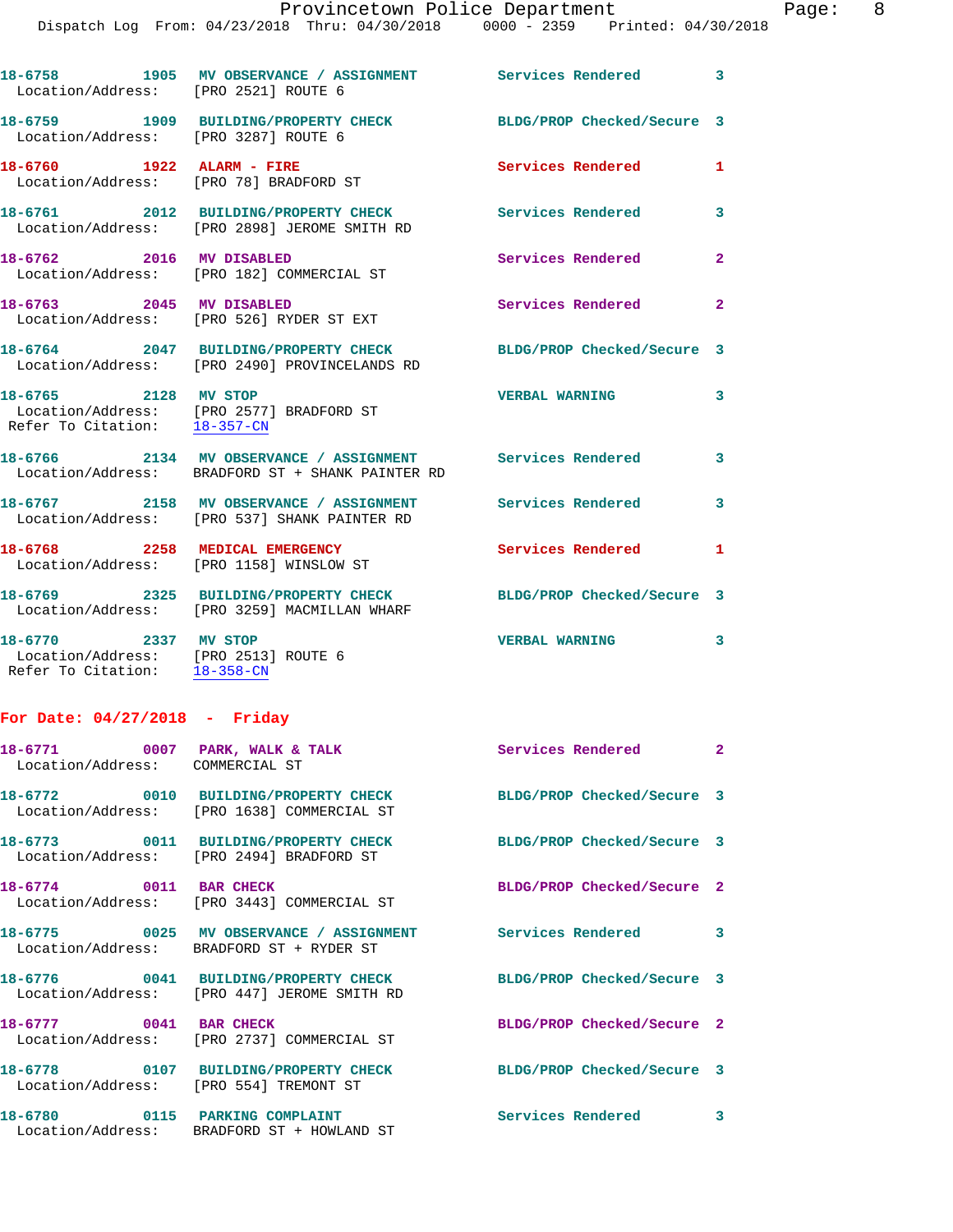|                                        | Provincetown Police Department                                                 |                            |   |
|----------------------------------------|--------------------------------------------------------------------------------|----------------------------|---|
|                                        | Dispatch Log From: 04/23/2018 Thru: 04/30/2018 0000 - 2359 Printed: 04/30/2018 |                            |   |
|                                        |                                                                                |                            |   |
|                                        |                                                                                |                            |   |
|                                        |                                                                                | No Action Required         | 3 |
| Location/Address: [PRO 413] CONWELL ST |                                                                                |                            |   |
|                                        |                                                                                |                            |   |
|                                        | 18-6781 0159 BUILDING/PROPERTY CHECK                                           | BLDG/PROP Checked/Secure 3 |   |
|                                        | Location/Address: [PRO 440] HARRY KEMP WAY                                     |                            |   |
|                                        |                                                                                | BLDG/PROP Checked/Secure 3 |   |
|                                        | Location/Address: [PRO 2490] PROVINCELANDS RD                                  |                            |   |
|                                        |                                                                                |                            |   |
|                                        |                                                                                | BLDG/PROP Checked/Secure 3 |   |
|                                        | Location/Address: [PRO 516] RACE POINT RD                                      |                            |   |
|                                        |                                                                                |                            |   |
| 18-6784                                | 0241 MV OBSERVANCE / ASSIGNMENT Services Rendered                              |                            | 3 |
|                                        | Location/Address: SHANK PAINTER RD + JEROME SMITH RD                           |                            |   |

18-6785 **0551 MV OBSERVANCE / ASSIGNMENT** Services Rendered 3 Location/Address: ROUTE 6 **18-6786 0603 BUILDING/PROPERTY CHECK BLDG/PROP Checked/Secure 3**  Location/Address: [PRO 2898] JEROME SMITH RD

**18-6789 0608 MV OBSERVANCE / ASSIGNMENT Services Rendered 3**  Location/Address: JEROME SMITH RD + SHANK PAINTER RD

18-6787 0619 PARK, WALK & TALK **Services Rendered** 2 Location: [PRO 3431] LOPES SQUARE

**18-6788 0622 BUILDING/PROPERTY CHECK BLDG/PROP Checked/Secure 3**  Location/Address: [PRO 99] COMMERCIAL ST

**18-6790 0709 COMPLAINT - GENERAL Unfounded 3**  Location/Address: MASONIC PL

**18-6791 0800 SERVICE CALL - POLICE Services Rendered 3**  Location/Address: [PRO 569] WINSLOW ST

**18-6792 0814 ALARM - GENERAL False Alarm 1**  Location/Address: [PRO 867] COMMERCIAL ST

**18-6793 0837 PARK, WALK & TALK Services Rendered 2**  Location/Address: [PRO 2500] COMMERCIAL ST

18-6794 0843 PARK, WALK & TALK **Services Rendered** 2 Location/Address: [PRO 488] MAYFLOWER ST

**18-6795 0900 BUILDING/PROPERTY CHECK BLDG/PROP Checked/Secure 3**  Location/Address: [PRO 3317] CEMETERY RD

**18-6796 0900 BUILDING/PROPERTY CHECK BLDG/PROP Checked/Secure 3**  Location/Address: [PRO 3318] CEMETERY RD

**18-6797 0919 MV STOP VERBAL WARNING 3**  Location/Address: [PRO 2518] ROUTE 6<br>Refer To Citation: 18-359-CN Refer To Citation:

**18-6798 1003 ASSIST CITIZEN Services Rendered 3**  Location/Address: [PRO 1156] WINSLOW ST

 Location/Address: [PRO 521] ROUTE 6 Refer To Citation: R8381546

**18-6800 1027 MV STOP VERBAL WARNING 3**  Location/Address: OFF CEMETERY RD Refer To Citation: 18-360-CN

Location/Address: [PRO 571] ALDEN ST

**18-6799 1014 MV STOP Citation / Warning Issue 3** 

**18-6802 1101 BUILDING/PROPERTY CHECK BLDG/PROP Checked/Secure 3** 

18-6803 1107 PARK, WALK & TALK **Services Rendered** 2

Page: 9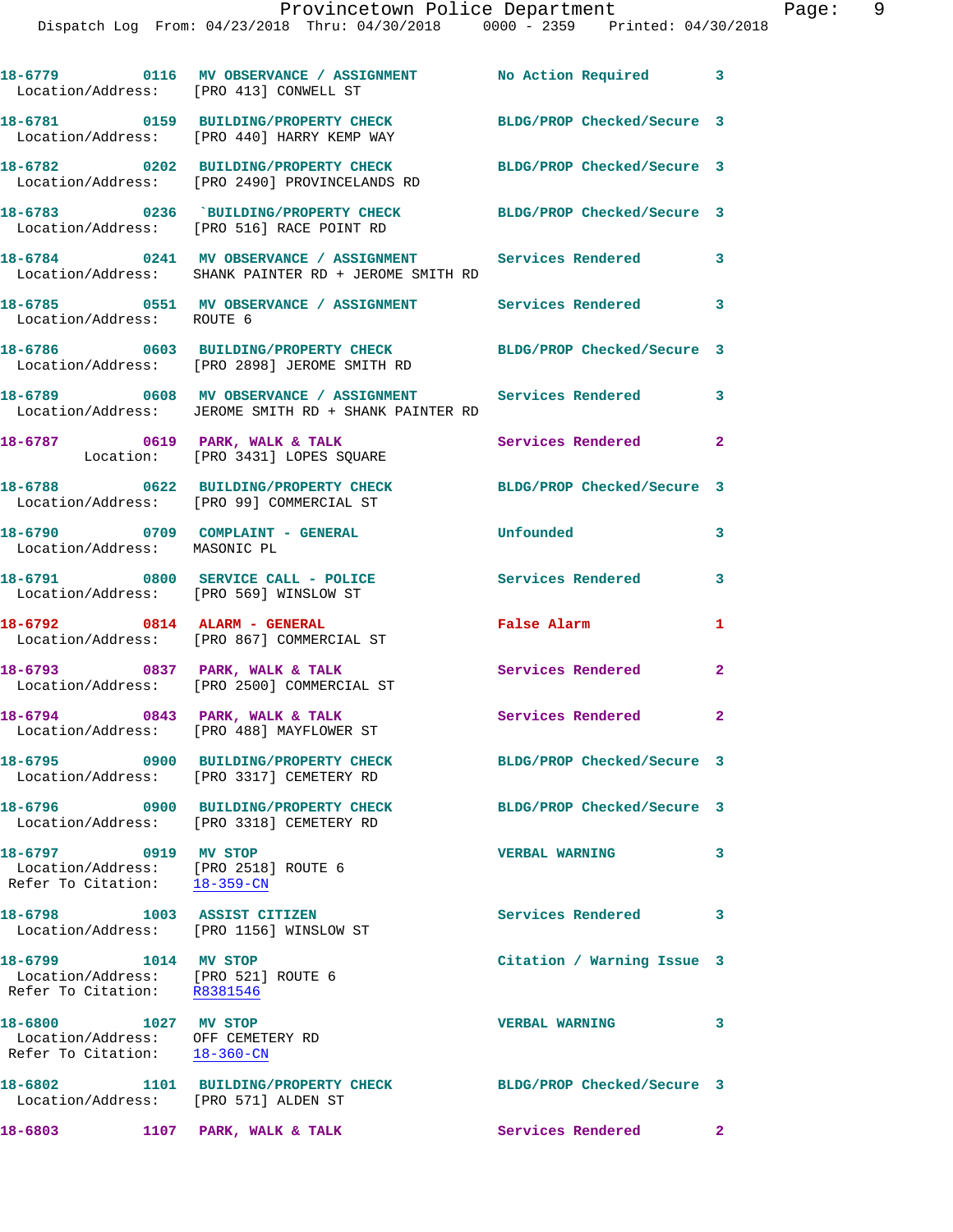|                                                                                                      |  | Provincetown Police Department                                                 |                         |
|------------------------------------------------------------------------------------------------------|--|--------------------------------------------------------------------------------|-------------------------|
|                                                                                                      |  | Dispatch Log From: 04/23/2018 Thru: 04/30/2018 0000 - 2359 Printed: 04/30/2018 |                         |
| Location/Address: [PRO 3296] SHANK PAINTER RD                                                        |  |                                                                                |                         |
| 18-6804 1245 PARK, WALK & TALK<br>Location/Address: [PRO 537] SHANK PAINTER RD                       |  | Services Rendered                                                              | $\overline{a}$          |
| 18-6805 1254 LOST PROPERTY<br>Location/Address: [PRO 834] COMMERCIAL ST                              |  | Could Not Locate                                                               | 3                       |
| 18-6806 1329 ASSIST CITIZEN<br>Location/Address: [PRO 2008] GARFIELD ST                              |  | <b>Services Rendered</b>                                                       | 3                       |
| Location/Address: [PRO 569] WINSLOW ST                                                               |  | 18-6810 1500 SERVICE CALL - POLICE 3 Services Rendered                         | 3                       |
| Location/Address: [PRO 3259] MACMILLAN WHARF                                                         |  | 18-6808 1509 BUILDING/PROPERTY CHECK Services Rendered                         | 3                       |
| 18-6809 1510 MV HIT & RUN<br>Location/Address: [PRO 526] RYDER ST EXT<br>Refer To Accident: 18-24-AC |  | SPOKEN TO                                                                      | $\overline{\mathbf{2}}$ |
| 18-6811 1638 MEDICAL EMERGENCY<br>Location/Address: WINSLOW ST                                       |  | <b>PATIENT REFUSAL</b>                                                         | 1                       |
| 18-6812 1643 PARKING COMPLAINT<br>Location/Address: [PRO 973] LOVETTS CT                             |  | <b>GONE ON ARRIVAL</b>                                                         | 3                       |
| Location/Address: COMMERCIAL ST                                                                      |  | 18-6813 1714 PARK, WALK & TALK 18 Services Rendered                            | $\overline{\mathbf{2}}$ |
| 18-6814 1715 COMPLAINT - GENERAL<br>Location/Address: [PRO 2817] COMMODORE AVE                       |  | SPOKEN TO                                                                      | 3                       |
| 18-6815 1836 HAZARDS<br>Location/Address: [PRO 1190] COMMERCIAL ST                                   |  | Services Rendered                                                              | $\mathbf{2}$            |
| 18-6816 1840 FOLLOW UP<br>Location/Address: [PRO 2817] COMMODORE AVE                                 |  | SPOKEN TO                                                                      | $\overline{\mathbf{2}}$ |
| Location/Address: [PRO 2521] ROUTE 6                                                                 |  | 18-6817 2027 MV OBSERVANCE / ASSIGNMENT Services Rendered                      | 3                       |
| 18-6818 2048 BUILDING/PROPERTY CHECK<br>Location/Address: [PRO 379] COMMERCIAL ST                    |  | BLDG/PROP Checked/Secure 3                                                     |                         |
| 18-6819 2051 MV OBSERVANCE / ASSIGNMENT<br>Location/Address: COMMERCIAL ST + BRADFORD ST             |  | <b>Services Rendered</b>                                                       | 3                       |
| 18-6820 2108 BUILDING/PROPERTY CHECK<br>Location/Address: [PRO 521] ROUTE 6                          |  | Services Rendered                                                              | 3                       |
| 18-6821 2128 BAR CHECK<br>Location/Address: [PRO 272] COMMERCIAL ST                                  |  | Services Rendered                                                              | $\overline{\mathbf{2}}$ |
| 18-6822 2143 HAZARDS<br>Location/Address: COMMERCIAL ST                                              |  | SPOKEN TO                                                                      | $\overline{\mathbf{2}}$ |
| 18-6824 2149 SUSPICIOUS ACTIVITY<br>Location/Address: [PRO 569] WINSLOW ST                           |  | Services Rendered                                                              | $\overline{\mathbf{2}}$ |
| 18-6823 2152 BUILDING/PROPERTY CHECK<br>Location/Address: [PRO 2481] TREMONT ST                      |  | <b>Services Rendered</b>                                                       | 3                       |
| For Date: $04/28/2018$ - Saturday                                                                    |  |                                                                                |                         |
|                                                                                                      |  | 18-6825 0016 MV OBSERVANCE / ASSIGNMENT Services Rendered 3                    |                         |

**18-6826 0020 BUILDING/PROPERTY CHECK BLDG/PROP Checked/Secure 3**  Location/Address: [PRO 530] SHANK PAINTER RD

Location/Address: BRADFORD ST + HIGH POLE HILL

Page: 10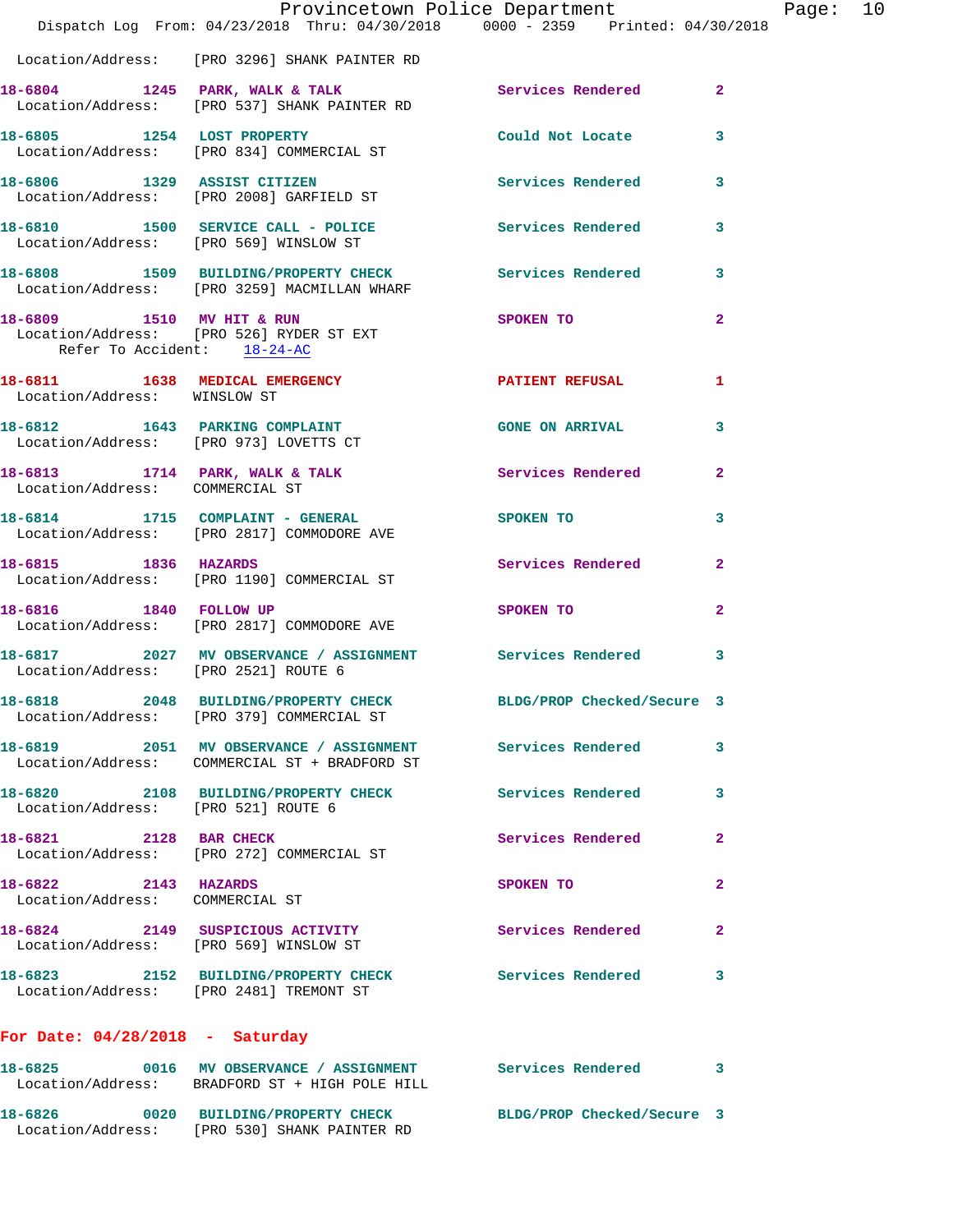|                                                                                                | Dispatch Log From: 04/23/2018 Thru: 04/30/2018 0000 - 2359 Printed: 04/30/2018                                  |                            |                |
|------------------------------------------------------------------------------------------------|-----------------------------------------------------------------------------------------------------------------|----------------------------|----------------|
| 18-6827 0028 PARK, WALK & TALK<br>Location/Address: COMMERCIAL ST                              |                                                                                                                 | Services Rendered          | $\overline{2}$ |
|                                                                                                | 18-6828 0032 BAR CHECK<br>Location/Address: [PRO 399] COMMERCIAL ST                                             | BLDG/PROP Checked/Secure 2 |                |
|                                                                                                | 18-6829 0057 BUILDING/PROPERTY CHECK<br>Location/Address: [PRO 440] HARRY KEMP WAY                              | BLDG/PROP Checked/Secure 3 |                |
|                                                                                                | 18-6831 0100 MV OBSERVANCE / ASSIGNMENT<br>Location/Address: [PRO 3670] SHANK PAINTER RD                        | <b>Services Rendered</b>   | 3              |
| Location/Address: [PRO 595] BRADFORD ST                                                        | 18-6830 0106 MV OBSERVANCE / ASSIGNMENT Services Rendered                                                       |                            | 3              |
| 18-6832 0129 MV STOP<br>Location/Address: CONWELL ST + ROUTE 6<br>Refer To Citation: 18-361-CN |                                                                                                                 | <b>VERBAL WARNING</b>      | 3              |
|                                                                                                | 18-6833 0202 BUILDING/PROPERTY CHECK<br>Location/Address: [PRO 1952] COMMERCIAL ST                              | BLDG/PROP Checked/Secure 3 |                |
|                                                                                                | 18-6834 0222 BUILDING/PROPERTY CHECK<br>Location/Address: [PRO 75] CAPTAIN BERTIES WAY                          | BLDG/PROP Checked/Secure 3 |                |
|                                                                                                | 18-6835 0234 BUILDING/PROPERTY CHECK<br>Location/Address: [PRO 1886] BRADFORD ST                                | BLDG/PROP Checked/Secure 3 |                |
|                                                                                                | 18-6836 0308 BUILDING/PROPERTY CHECK<br>Location/Address: [PRO 3163] WINTHROP ST                                | Services Rendered          | 3              |
| Location/Address: ROUTE 6 + HOWLAND ST                                                         | 18-6837 0453 MV OBSERVANCE / ASSIGNMENT                                                                         | <b>Services Rendered</b>   | 3              |
|                                                                                                | 18-6838 0502 BUILDING/PROPERTY CHECK<br>Location/Address: [PRO 3489] COMMERCIAL ST                              | BLDG/PROP Checked/Secure 3 |                |
| 18-6839 0503 MV STOP<br>Location/Address: ROUTE 6<br>Refer To Citation: 18-362-CN              |                                                                                                                 | <b>VERBAL WARNING</b>      | 3              |
| 18-6840                                                                                        | 0523 MV OBSERVANCE / ASSIGNMENT Services Rendered<br>Location/Address: RACE POINT RD + SEASHORE PARK DR         |                            | 3              |
|                                                                                                | 18-6841 0601 BUILDING/PROPERTY CHECK BLDG/PROP Checked/Secure 3<br>Location/Address: [PRO 3259] MACMILLAN WHARF |                            |                |
|                                                                                                | 18-6842 0619 BUILDING/PROPERTY CHECK<br>Location/Address: [PRO 564] BAYBERRY AVE                                | Services Rendered          | 3              |
|                                                                                                | 18-6844 0729 ALARM - GENERAL<br>Location/Address: [PRO 3634] COMMERCIAL ST                                      | False Alarm                | 1              |
|                                                                                                | 18-6845 0736 SERVICE CALL - POLICE<br>Location/Address: [PRO 569] WINSLOW ST                                    | Services Rendered          | 3              |
|                                                                                                | 18-6846 0755 PARK, WALK & TALK<br>Location/Address: [PRO 2500] COMMERCIAL ST                                    | BLDG/PROP Checked/Secure 2 |                |
|                                                                                                | 18-6847 0803 FIREARMS / WEAPONS<br>Location/Address: [PRO 2837] CONANT ST                                       | Services Rendered          | $\overline{a}$ |
| Location/Address: [PRO 3440] ROUTE 6                                                           | 18-6848 0811 MV OBSERVANCE / ASSIGNMENT Services Rendered                                                       |                            | 3              |
| 18-6849 0815 ANIMAL CALL                                                                       | Location/Address: [PRO 3296] SHANK PAINTER RD                                                                   | Services Rendered          | $\mathbf{2}$   |
| 18-6850 0820 MV STOP<br>Location/Address: SNAIL RD                                             |                                                                                                                 | <b>VERBAL WARNING</b>      | 3              |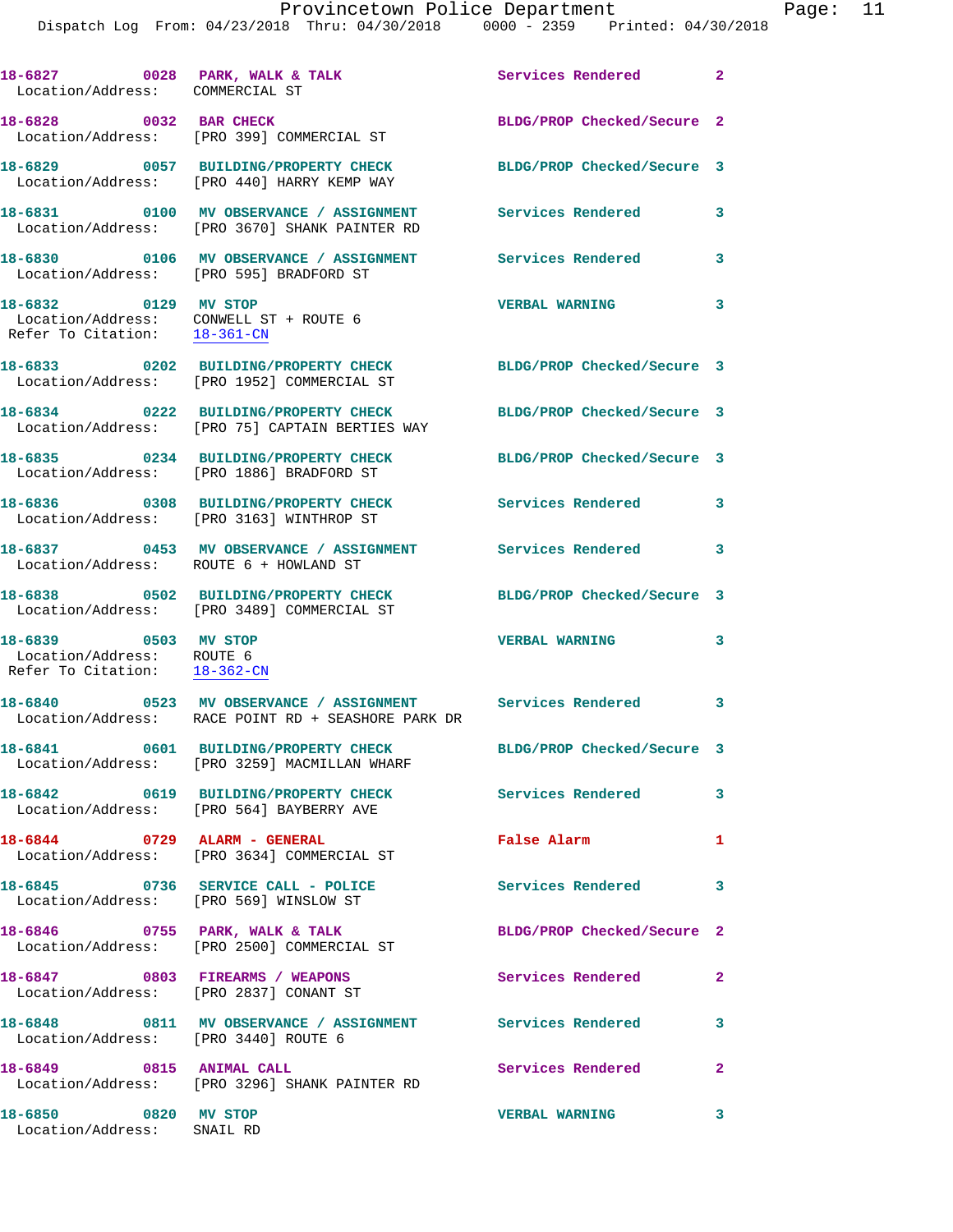|                                      | Provincetown Police Department<br>Dispatch Log From: 04/23/2018 Thru: 04/30/2018 0000 - 2359 Printed: 04/30/2018 |                            |              | Page: 12 |
|--------------------------------------|------------------------------------------------------------------------------------------------------------------|----------------------------|--------------|----------|
| Refer To Citation: 18-363-CN         |                                                                                                                  |                            |              |          |
| Location/Address: SNAIL RD           | 18-6851 0927 BUILDING/PROPERTY CHECK Services Rendered 3                                                         |                            |              |          |
| Location/Address: [PRO 3287] ROUTE 6 | 18-6852 0927 BUILDING/PROPERTY CHECK BLDG/PROP Checked/Secure 3                                                  |                            |              |          |
| Location/Address: COMMERCIAL ST      | 18-6853 1002 MEDICAL EMERGENCY                                                                                   | Transported to Hospital 1  |              |          |
|                                      | 18-6855 1041 ANIMAL CALL<br>Location/Address: [PRO 606] CONWELL ST                                               | Services Rendered 2        |              |          |
|                                      | 18-6856 1100 PARK, WALK & TALK<br>Location/Address: [PRO 537] SHANK PAINTER RD                                   | Services Rendered          | $\mathbf{2}$ |          |
|                                      | 18-6857 1113 ALARM - GENERAL<br>Location/Address: [PRO 506] PEARL ST                                             | Services Rendered 1        |              |          |
|                                      |                                                                                                                  | Citation / Warning Issue 2 |              |          |
| Location/Address: [PRO 2513] ROUTE 6 | 18-6859 1218 MV OBSERVANCE / ASSIGNMENT Services Rendered 3                                                      |                            |              |          |
|                                      | 18-6860 1310 TRAFFIC CONTROL<br>Location/Address: ROUTE 6 + HOWLAND ST                                           | Services Rendered 3        |              |          |
|                                      | 18-6861 1311 ALARM - GENERAL<br>Location/Address: [PRO 3634] COMMERCIAL ST                                       | Services Rendered          | -1           |          |
|                                      | 18-6862 1311 MEDICAL EMERGENCY<br>Location/Address: [PRO 440] HARRY KEMP WAY                                     | Transported to Hospital 1  |              |          |
|                                      | 18-6863 1324 PARK, WALK & TALK<br>Location: [PRO 3431] LOPES SQUARE                                              | Services Rendered          | $\mathbf{2}$ |          |
|                                      | 18-6865 1419 GENERAL INFO<br>Location/Address: [PRO 516] RACE POINT RD                                           | Services Rendered 3        |              |          |
| <b>18-6866  1441 GENERAL INFO</b>    | Location/Address: [PRO 542] SHANK PAINTER RD                                                                     | Services Rendered          | 3            |          |
|                                      | 18-6867 1529 MV OBSERVANCE / ASSIGNMENT Services Rendered<br>Location/Address: [PRO 3430] COMMERCIAL ST          |                            | 3            |          |
|                                      | 18-6869 1551 PARKING COMPLAINT<br>Location/Address: [PRO 1953] COMMERCIAL ST                                     | SPOKEN TO                  | 3            |          |
|                                      | 18-6870 1611 BUILDING/PROPERTY CHECK BLDG/PROP Checked/Secure 3<br>Location/Address: [PRO 1778] SHANK PAINTER RD |                            |              |          |
|                                      | 18-6871 1616 PARK, WALK & TALK<br>Location/Address: [PRO 105] COMMERCIAL ST                                      | <b>Services Rendered</b>   | 2            |          |
| 18-6872 1624 FOLLOW UP               | Location/Address: [PRO 1953] COMMERCIAL ST                                                                       | SPOKEN TO                  | $\mathbf{2}$ |          |
| 18-6873 1731 ANIMAL CALL             | Location/Address: [PRO 2364] COMMERCIAL ST                                                                       | Services Rendered          | 2            |          |
| 18-6874 1807 LOST PROPERTY           | Location/Address: [PRO 2506] RAILROAD AVE                                                                        | Services Rendered 3        |              |          |
|                                      | 18-6876 1856 BUILDING/PROPERTY CHECK BLDG/PROP Checked/Secure 3<br>Location/Address: [PRO 175] COMMERCIAL ST     |                            |              |          |
| 18-6878                              | 2146 BUILDING/PROPERTY CHECK                                                                                     | BLDG/PROP Checked/Secure 3 |              |          |

Location/Address: [PRO 182] COMMERCIAL ST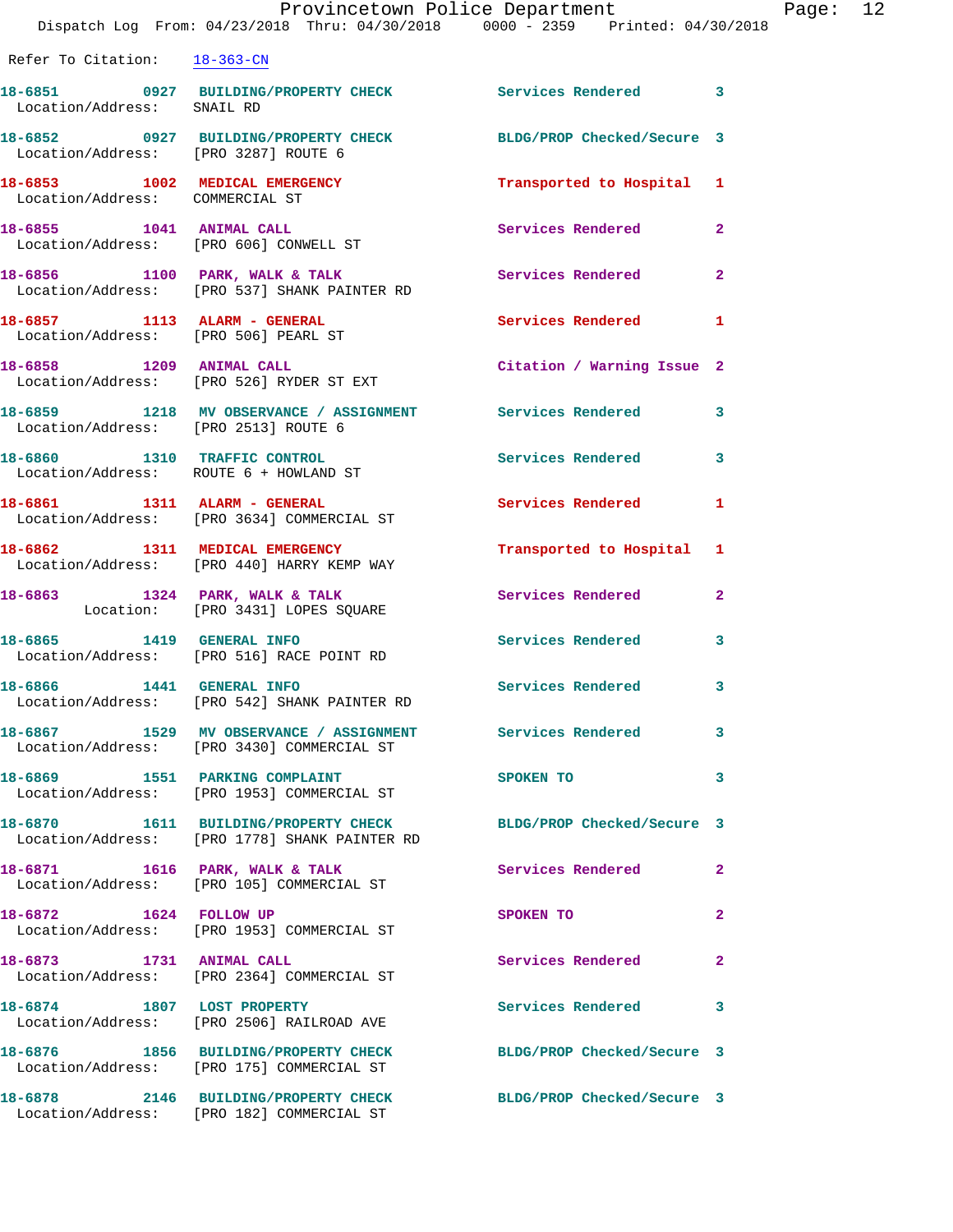|                                                                 | Provincetown Police Department<br>Dispatch Log From: 04/23/2018 Thru: 04/30/2018 0000 - 2359 Printed: 04/30/2018 |                            |                |
|-----------------------------------------------------------------|------------------------------------------------------------------------------------------------------------------|----------------------------|----------------|
|                                                                 | 18-6879 2242 MV HIT & RUN Services Rendered 2<br>Location/Address: [PRO 3188] MEADOW RD                          |                            |                |
|                                                                 | 18-6880 2330 MEDICAL EMERGENCY<br>Location/Address: [PRO 1363] CONANT ST                                         | Transported to Hospital 1  |                |
| For Date: $04/29/2018$ - Sunday                                 |                                                                                                                  |                            |                |
|                                                                 | 18-6884 0009 MV COMPLAINT<br>Location/Address: [PRO 433] RYDER ST EXT                                            | No Action Required 2       |                |
|                                                                 | 18-6882 0010 BUILDING/PROPERTY CHECK BLDG/PROP Checked/Secure 3<br>Location/Address: [PRO 2542] COMMERCIAL ST    |                            |                |
| Location/Address: COMMERCIAL ST                                 | 18-6883 0016 PARK, WALK & TALK NO Action Required                                                                |                            | $\mathbf{2}$   |
|                                                                 | 18-6885 0026 BAR CHECK<br>Location/Address: [PRO 3443] COMMERCIAL ST                                             | No Action Required         | $\mathbf{2}$   |
| 18-6886 0029 MV COMPLAINT                                       | Location/Address: [PRO 366] COMMERCIAL ST                                                                        | <b>GONE ON ARRIVAL</b>     | $\mathbf{2}$   |
| 18-6887 0031 BAR CHECK                                          | Location/Address: [PRO 484] MASONIC PL                                                                           | Services Rendered          | $\overline{2}$ |
|                                                                 | 18-6888 0040 BAR CHECK<br>Location/Address: [PRO 399] COMMERCIAL ST                                              | No Action Required         | $\mathbf{2}$   |
|                                                                 | 18-6889 0041 SUSPICIOUS ACTIVITY SPOKEN TO<br>Location/Address: [PRO 105] COMMERCIAL ST + RYDER ST               |                            | $\mathbf{2}$   |
| 18-6890 0051 HAZARDS                                            | Location/Address: [PRO 1674] BRADFORD ST                                                                         | Referred to Other Agency 2 |                |
| Location/Address: ROUTE 6 + SNAIL RD                            | 18-6892 0115 MV OBSERVANCE / ASSIGNMENT Services Rendered 3                                                      |                            |                |
| Location/Address: [PRO 413] CONWELL ST                          | 18-6893 0150 BUILDING/PROPERTY CHECK BLDG/PROP Checked/Secure 3                                                  |                            |                |
|                                                                 | 18-6894 0242 BUILDING/PROPERTY CHECK<br>Location/Address: [PRO 3030] TIN PAN ALLEY RD                            | BLDG/PROP Checked/Secure 3 |                |
|                                                                 | 18-6895 0402 BUILDING/PROPERTY CHECK BLDG/PROP Checked/Secure 3<br>Location/Address: [PRO 444] HIGH POLE HILL    |                            |                |
|                                                                 |                                                                                                                  | Services Rendered 3        |                |
|                                                                 | 18-6897 0618 BUILDING/PROPERTY CHECK<br>Location/Address: [PRO 2499] RACE POINT RD                               | <b>Services Rendered</b>   | 3              |
|                                                                 | 18-6898 0745 BUILDING/PROPERTY CHECK<br>Location/Address: [PRO 530] SHANK PAINTER RD                             | Services Rendered          | 3              |
| 18-6902 0824 MV COMPLAINT                                       | Location/Address: [PRO 878] CONANT ST                                                                            | Citation / Warning Issue 2 |                |
| 18-6901 0857 ALARM - GENERAL<br>Location/Address: COMMERCIAL ST |                                                                                                                  | Services Rendered          | $\mathbf{1}$   |
|                                                                 | 18-6903 0915 MV OBSERVANCE / ASSIGNMENT Services Rendered<br>Location/Address: SHANK PAINTER RD + COURT ST       |                            | 3              |
|                                                                 | 18-6904 0951 BUILDING/PROPERTY CHECK<br>Location/Address: [PRO 2942] COMMERCIAL ST                               | Services Rendered 3        |                |
|                                                                 | 18-6905 1024 MEDICAL EMERGENCY<br>Location/Address: [PRO 440] HARRY KEMP WAY                                     | Transported to Hospital 1  |                |

Page: 13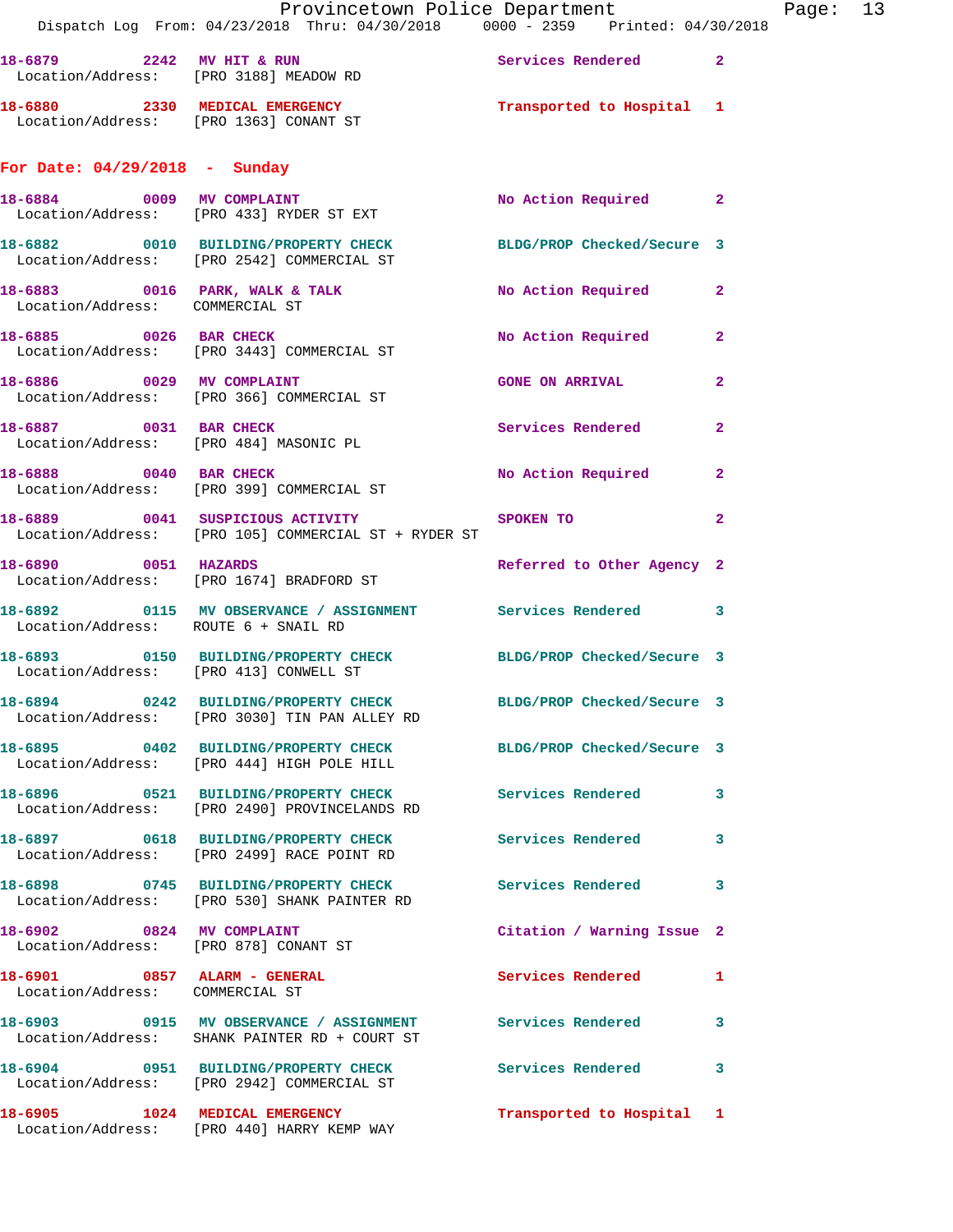| 18-6906 1029 ANIMAL CALL                                                                    | Location/Address: [PRO 1449] ATKINS MAYO RD                                          | Services Rendered 2        |                         |
|---------------------------------------------------------------------------------------------|--------------------------------------------------------------------------------------|----------------------------|-------------------------|
|                                                                                             | 18-6908 1038 PARK, WALK & TALK<br>Location: [PRO 3431] LOPES SQUARE                  | Services Rendered 2        |                         |
|                                                                                             | 18-6910 1148 BUILDING/PROPERTY CHECK<br>Location/Address: [PRO 182] COMMERCIAL ST    | BLDG/PROP Checked/Secure 3 |                         |
|                                                                                             | 18-6911 1159 BUILDING/PROPERTY CHECK<br>Location/Address: [PRO 1646] WINSLOW ST      | <b>Services Rendered</b>   | $\overline{\mathbf{3}}$ |
|                                                                                             | 18-6912 1203 BUILDING/PROPERTY CHECK<br>Location/Address: [PRO 488] MAYFLOWER ST     | Services Rendered 3        |                         |
|                                                                                             | 18-6913 1220 BUILDING/PROPERTY CHECK<br>Location/Address: [PRO 175] COMMERCIAL ST    | BLDG/PROP Checked/Secure 3 |                         |
| 18-6914 1304 MEDICAL EMERGENCY                                                              | Location/Address: [PRO 1086] PRINCE ST                                               | Transported to Hospital 1  |                         |
| 18-6916 1311 LOST WATCH                                                                     | Location/Address: [PRO 4025] BRADFORD ST                                             | Services Rendered          | 3                       |
| Location/Address: [PRO 2521] ROUTE 6                                                        | 18-6915 1314 MV OBSERVANCE / ASSIGNMENT Services Rendered 3                          |                            |                         |
| 18-6918 1315 MV STOP<br>Location/Address: [PRO 2479] ROUTE 6<br>Refer To Citation: R8381547 |                                                                                      | Citation / Warning Issue 3 |                         |
|                                                                                             | 18-6919 1328 BUILDING/PROPERTY CHECK<br>Location/Address: [PRO 440] HARRY KEMP WAY   | BLDG/PROP Checked/Secure 3 |                         |
| 18-6920 1329 HAZARDS                                                                        | Location/Address: [PRO 2558] BRADFORD ST                                             | Referred to Other Agency 2 |                         |
| 18-6921 1342 MV STOP<br>Refer To Citation: 18-364-CN                                        | Location/Address: ROUTE 6 + SHANK PAINTER RD                                         | <b>VERBAL WARNING</b>      | 3                       |
| 18-6923 1522 FOLLOW UP<br>Location/Address: FREEMAN ST                                      |                                                                                      | Services Rendered 2        |                         |
| 18-6925                                                                                     | 1603 PARK, WALK & TALK<br>Location/Address: [PRO 105] COMMERCIAL ST                  | Services Rendered          | 2                       |
|                                                                                             | 18-6927 1632 FOLLOW UP<br>Location/Address: [PRO 542] SHANK PAINTER RD               | SPOKEN TO                  | $\mathbf{2}$            |
|                                                                                             | 18-6928 1751 BUILDING/PROPERTY CHECK<br>Location/Address: [PRO 3259] MACMILLAN WHARF | BLDG/PROP Checked/Secure 3 |                         |
|                                                                                             | 18-6929 1753 BUILDING/PROPERTY CHECK<br>Location/Address: [PRO 1638] COMMERCIAL ST   | BLDG/PROP Checked/Secure 3 |                         |
|                                                                                             | 18-6930 1821 MV OBSERVANCE / ASSIGNMENT<br>Location/Address: [PRO 2577] BRADFORD ST  | <b>Services Rendered</b>   | 3                       |
| Location/Address: [PRO 2521] ROUTE 6                                                        | 18-6931 1840 MV OBSERVANCE / ASSIGNMENT Services Rendered                            |                            | 3                       |
|                                                                                             | 18-6932 1922 MEDICAL EMERGENCY<br>Location/Address: [PRO 3670] SHANK PAINTER RD      | Transported to Hospital 1  |                         |
| 18-6935 1956 MV DISABLED                                                                    | Location/Address: [PRO 2490] PROVINCELANDS RD                                        | Services Rendered          | $\mathbf{2}$            |
| Location/Address: [PRO 521] ROUTE 6                                                         | 18-6934 2002 BUILDING/PROPERTY CHECK                                                 | BLDG/PROP Checked/Secure 3 |                         |